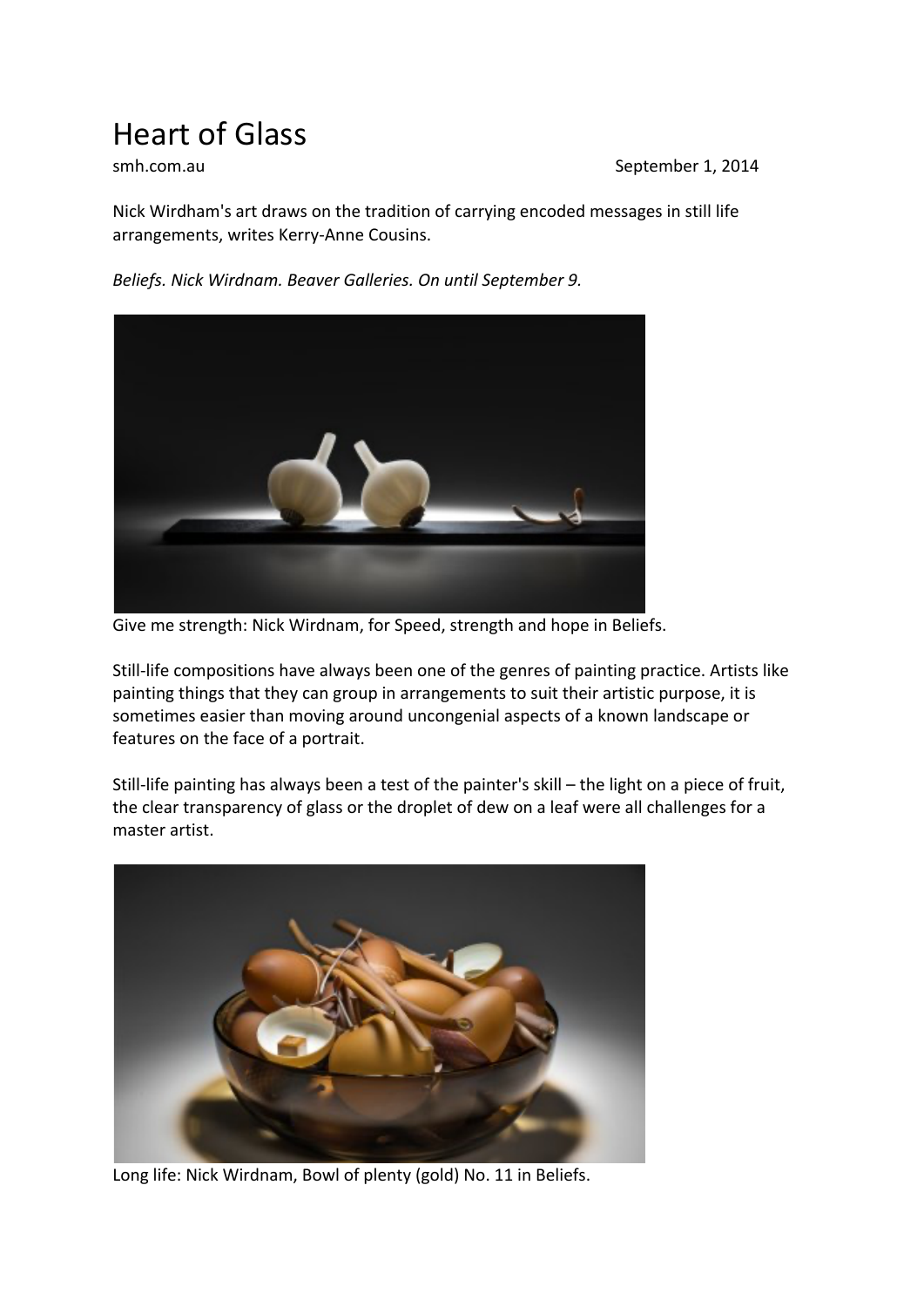However still-life paintings were not always simply a matter of recording form and light. The objects in a still-life arrangement could sometimes carry an encoded message; for example in late 16th century Dutch still-life paintings, the inclusion of insects, skulls and full blown or dying fruit and flowers carried messages relating to the brevity of life or carpe diem(Seize the day).

Nick Wirdnam's work is situated within this tradition as he explores the idea of ascribing to objects symbolic meanings beyond their obvious appearance. However Wirdnam, instead of painting the objects, creates them from blown and hot sculptured glass.

In his present series of still-life sculptures, Wirdnam uses age-old superstitions as a basis for his works. As he writes: "While I accept these are irrational beliefs, I am willing to harbour them as they may possibly hold some truth and offer some hope and comfort … It is the power of the object which interests me. "

To well-known symbols of good luck like horseshoes and wishbones, Wirdnam adds a whole vocabulary of personal meaning to the other objects he assembles. Acorns become symbols of long life, garlic for strength (and perhaps for warding off the evil eye), an apple a day for health and a pig for prosperity. Dice and wishbones are also included perhaps symbolising the necessity of good luck. However these meanings are not necessarily proscribed and tend to vary with each work.

As in a still-life painting where objects are usually arranged on a table, Wirdnam substitutes thin black limestone bases. In the work ...for health... No.1. two large apples in glossy red and green glass provide a temptation not unlike that of Eve – there is an instinctive desire to touch their shiny surfaces and caress their full rounded forms. What is important however, in these arrangements is the space created between each object that provides the dramatic tension which unifies the work.

In other works the artist brings together disparate objects such as garlic bulbs and a wishbone, as in the work (… for speed, strength and hope... No. 3) that are quite different in form and in nature. They also become bound together not only by the skilful way they are balanced on the limestone base that functions as the 'table' but by their association through a symbolic language.

The work … for youth and health... No.9 where there is only one apple, this connectedness exists between the object and the base and is provided by the textured surface of the base that catches the light and echoes the light on the shiny surface of the apple. The apple is tilted in one direction that is counterbalanced by its stalk tipping in the other direction creating a dynamic sense of tension.

Objects are also brought together in a more intimate manner. In the work Preserved hope No. 14, dice and wishbones are displayed in a glass specimen jar. This jar is one of an earlier series the artist has made previously in which objects such as wishbones are contained like charms in a witchdoctor's armoury. In the exhibition there is also the requisite voodoo doll (For magic No. 13) complete with the pins to stick in it. I always distrust the merit of works